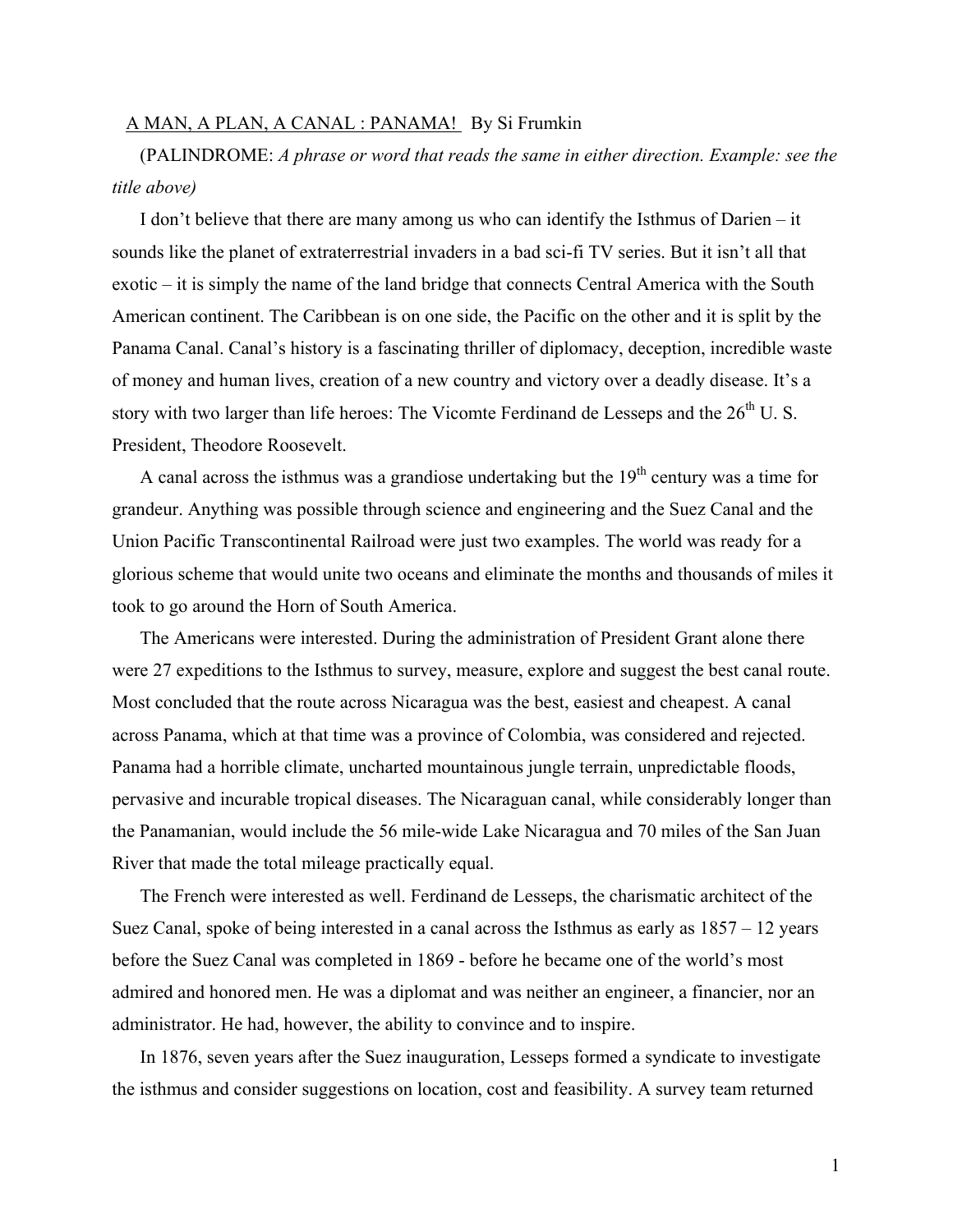from Panama with a proposal that displeased Lesseps by calling for a canal with locks that would lift he ships to a giant tunnel on top of he route. Lesseps rejected the proposal: no locks, no tunnels, sea level only, he insisted.

The International Congress on the Inter-Oceanic Canal opened in Paris in May 1879. U. S. sent the largest delegation of the 22 foreign countries with 136 delegates. The Americans made a strong case for Nicaragua – it could be built cheaper and simpler– at the cost of \$65 million, 1/3 less than the original French proposal for Panama.

Lesseps was opposed by most of the engineering professionals, but his prestige and participation were essential to raise money from the public. There were heated debates behind closed doors; at the final technical committee vote 20 members - nearly half of the committee – walked out. Finally, only Lesseps and 18 others voted, and of those, 3 opposed him. When the result of the committee vote was submitted to the full Congress the result was a landslide: 74 yes, 8 no, 16 abstained, 38 absent – with Gustave Eiffel, the builder of the Eiffel Tower casting a "no" vote. The vote approved a sea level canal in Panama, at the cost of \$240 million to be constructed in 12 years.

The sale of the Canal stock was one of the most astonishing events in financial history. The shares were offered at \$100 each – nearly a year's wages for half of the working French population – and within 3 days there were orders for over 1,200,000!

Work began in 1881 with a crew of 200 - by 1883 there were 19,000. But yellow fever, malaria, smallpox, earthquakes, floods, lack of organization and other obstacles were insurmountable. An estimate by Bunau-Varilla, the director of the project, was that out of every 100 new arrivals at least 20 died, and of the survivors only 20 were left strong or mentally capable enough to do meaningful work.

. The mortality rate in hospitals was 75% and no one knew what caused the diseases or how to treat them.

Lesseps – without consulting anyone or explaining his decision - had meanwhile reduced the estimate for the cost of the canal from the original \$240 million to \$131 million. He kept issuing optimistic bulletins that were published by heavily bribed French newspapers.

In 1885 the original cost estimate of \$240 million was restored but the newspapers in Britain and the U.S. began predicting that the company would fail. A commission of inquiry sent from